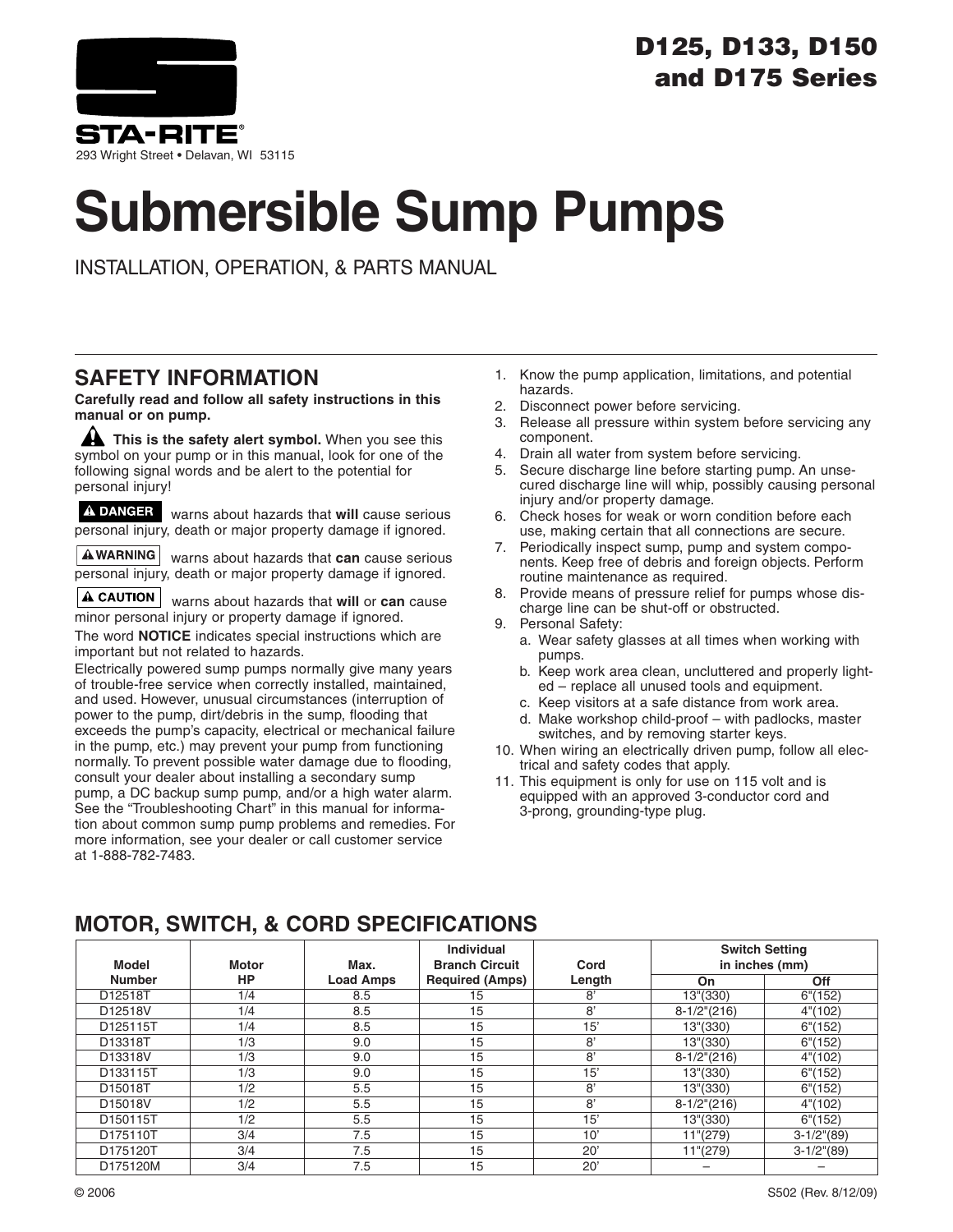$\overline{\textbf{A}}$  WARNING To reduce risk of electric shock, pull **plug before servicing. This pump has not been investigated for use in swimming pool areas. Pump is supplied with a grounding conductor and grounding-type attachment plug. Be sure it is connected only to a properly grounded grounding-type receptacle. Where a 2-prong wall receptacle is encountered, it must be replaced with a properly grounded 3-prong receptacle installed in accordance with codes and ordinances that apply.**

- 12. A ground fault circuit is recommended for use with any electrical appliance submerged in water. Installation and all wiring should be performed by a qualified electrician.
- 13. Make certain power source conforms to requirements of your equipment.
- 14. Protect electrical cord from sharp objects, hot surfaces, oil, and chemicals. Avoid kinking cord. Replace or repair damaged or worn cords immediately.
- 15. Do not touch an operating motor. Modern motors are designed to operate at high temperatures.
- 16. Do not handle pump or pump motor with wet hands or when standing on wet or damp surface, or in water.

**Risk of electric shock. If your basement has water or moisture on floor, do not walk on wet area until all power has been turned off. If shut-off box is in basement, call electric company or hydro authority to shut-off service to house, or call your local fire department for instructions. Failure to follow this warning can result in fatal electrical shock.** Remove pump and repair or replace.

### **DESCRIPTION**

This Submersible Sump Pump is designed for home sumps. Unit is equipped with a 3-prong grounding-type power cord. The shaded-pole motor is oil filled and sealed for cooler running. The sleeve bearings on the motor shaft never need lubrication. The pump includes automatic reset thermal protection. Pump water only with this pump.

### **SPECIFICATIONS**

| Liquid Temp. Range 32°F-70°F (0°-21°C)                      |  |
|-------------------------------------------------------------|--|
| Individual Branch Circuit Required 15 Amps                  |  |
| Discharge Adapter* 1-1/2" FNPT                              |  |
| * D175 Series Models have a 1-1/2" Slip Discharge Pipe Size |  |
|                                                             |  |

and a 77°F Maximum Temperature. **NOTE:** Do not use where fish are present. Any leakage of oil from the motor into the water can kill fish.

Not for use where water recirculates.

Not designed for use as a swimming pool drainer.

### **PERFORMANCE**

| GPM (LPM) AT TOTAL FEET (m)      |             |             |                            |              |                               |  |
|----------------------------------|-------------|-------------|----------------------------|--------------|-------------------------------|--|
| <b>Model</b>                     | 5<br>(1.5m) | 10<br>(3m)  | 15<br>(4.6m)               | 20<br>(6.1m) | No flow<br>at height<br>shown |  |
|                                  |             |             | CAPACITY GALLONS(L)/MINUTE |              | below                         |  |
| D12518T<br>D12518V<br>D125115T   | 38<br>(144) | 30<br>(114) | 14<br>(53)                 | $(-)$        | 18 Ft.<br>(5.5m)              |  |
| D13318T<br>D13318V<br>D133115T   | 46<br>(174) | 36<br>(136) | 24<br>(91)                 | 0<br>(0)     | 20 Ft.<br>(6.1m)              |  |
| D15018T<br>D15018V<br>D150115T   | 54<br>(204) | 45<br>(170) | 33<br>(125)                | 20<br>(76)   | 24 Ft.<br>(7.3m)              |  |
| D175110T<br>D175120M<br>D175120V | 85<br>(322) | 70<br>(265) | 50<br>(190)                | 30<br>(114)  | 27 Ft.<br>(8.2m)              |  |

### **INSTALLATION**

- 1. Install pump in sump pit with minimum diameter of 10" (254mm) for models equipped with vertical switches and 14" (356mm) for float switch models. Sump depth should be 14" (356mm). Construct sump pit of tile, concrete, steel or plastic. Check local codes for approved materials.
- 2. Install pump in pit so that switch operating mechanism has maximum possible clearance.
- 3. Pump should not be installed on clay, earth or sand surfaces. Clean sump pit of small stones and gravel which could clog pump. Keep pump inlet screen clear. **NOTICE:** Do not use ordinary pipe joint compound on plastic pipe. Pipe joint compound can attack plastics.
- 4. Install discharge plumbing. When using rigid pipe, use plastic pipe.
	- A. For D125, D133, and D150 Series: Wrap thread with Teflon tape<sup>TM</sup>. Screw pipe into pump hand tight  $+1$ – 1-1/2 turns. Thread outlet pipe into pump body carefully to avoid stripping or crossing threads.
	- B. D175 Series: Slip connector hose over pump discharge. Install and tighten first clamp. Place second clamp loosely over connector hose. Slip connector hose over discharge pipe. Clamp hose tightly with second clamp.

**NOTICE:** Discharge piping should be as short as possible to reduce pipe friction losses. Discharge pipe diameter should be equal to or larger than discharge size of pump. Smaller pipe diameters will restrict capacity of pump and reduce performance. Do no use flexible discharge pipe in any permanent installation.

**A CAUTION** Risk of flooding. Failure to secure **pump may allow pump movement, switch interference and prevent pump from starting or stopping.** If a flexible discharge hose is used, make sure pump is secured in sump to prevent movement.

- 5. To reduce motor noise and vibrations, a short length of rubber hose (e.g. radiator hose) can be connected into discharge line near pump using suitable clamps.
- 6. For D125, D133, and D150 Series ONLY: Install an inline check valve to prevent flow backwards through pump when pump shuts off.

**NOTICE:** Drill 1/8" (3.2 mm) hole in discharge pipe just above pump body but below check valve to prevent air locks. D175 Series pumps have an internal check valve and don't require drilling.

7. Power Supply: Pump is designed for 115 V., 60 Hz., operation and requires a minimum 15 amp individual branch circuit. Both pump and switch are supplied with 3-wire cord sets with grounding-type plugs. Switch plug is inserted directly into outlet and pump plug inserts into opposite end of switch plug.

**Hazardous voltage. Pump should always be electrically grounded to a suitable electrical ground such as a grounded water pipe or a properly grounded metallic raceway or ground wire system. Do not modify cord or plug or cut off round ground pin.**

- 8. Secure discharge line before starting pump.
- 9. If pump discharge line is exposed to outside sub-freezing atmosphere, portion of line exposed must be installed so any water remaining in pipe will drain to the outfall by gravity. Failure to do this can cause water trapped in discharge to freeze which could result in damage to pump.
- 10. After piping and check valve (if needed) have been installed, unit is ready for operation.
- 11. Check operation by filling sump with water and observing pump operation through one complete cycle.

**Failure to make this operational check may lead to flooding and premature failure. NOTICE:** This unit is not designed for applications involving salt water or brine! Use with salt water or brine will void warranty.

™ E.I. DuPont De Nemours and Company Corporation, Delaware.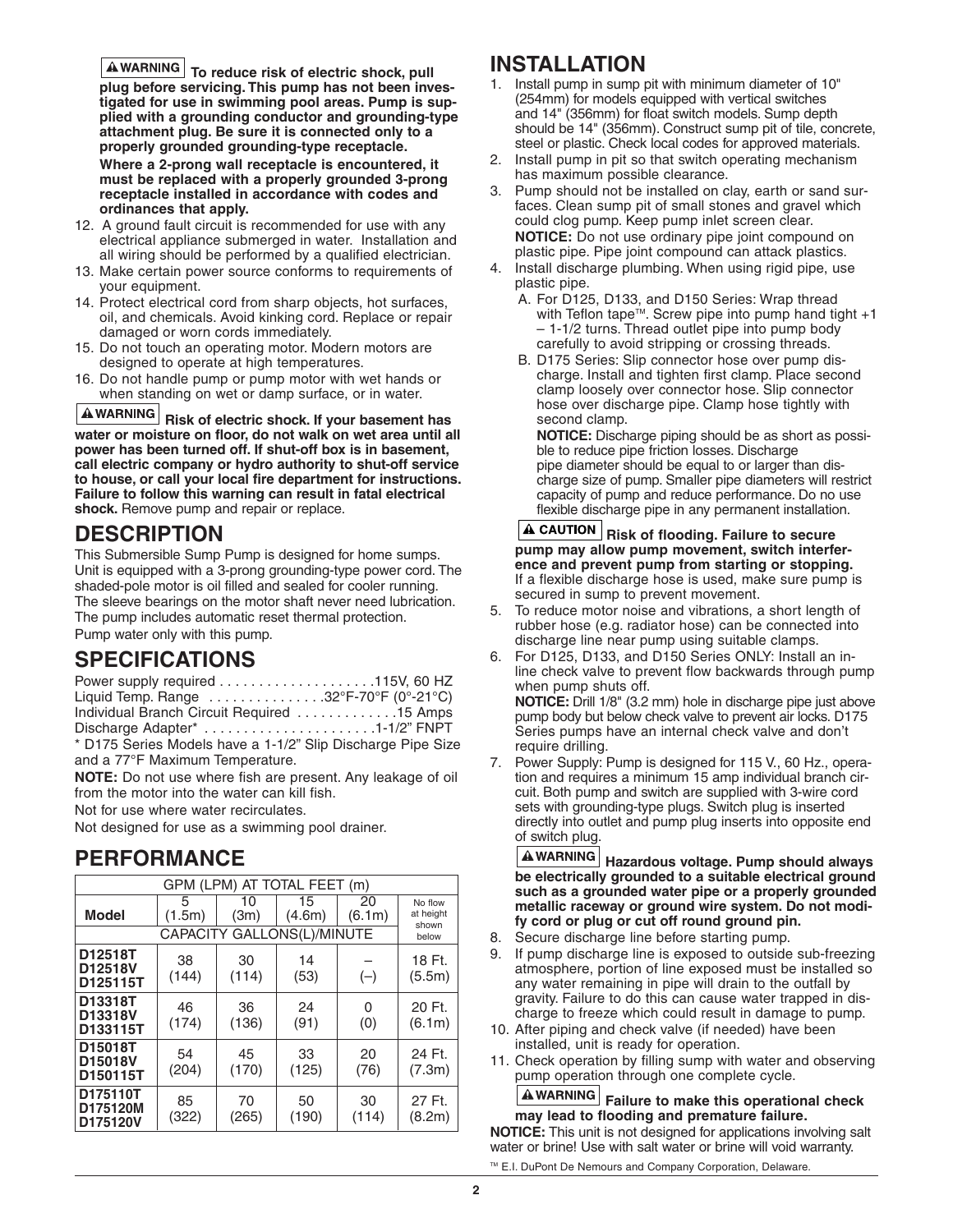### **ELECTRICAL**

**Hazardous Voltage. Can cause severe or fatal electric shock.** Pump is supplied with a grounding conductor and ground ding-type attachment plug. To reduce risk of electric shock, be certain that it is connected only to a properly grounded, grounding type receptacle. Ground terminal on pump cord plug is provided for your protection. DO NOT REMOVE!

### **OPERATION / MAINTENANCE**

**A**WARNING Risk of electric shock. Before attempting to **check why unit has stopped operating, disconnect power from unit. Do not handle pump with wet hands or when standing on wet or damp surfaces, or in water.**

**A CAUTION** Risk of flooding. If a flexible discharge hose is used, pump may move when motor starts. If the switch hits the side of the sump, the switch may stick and prevent the pump from starting. Make sure the pump is secured so it cannot move around in sump.

#### **A**WARNING Risk of sudden starts. The pump motor is **equipped with automatic resetting thermal protector and may restart unexpectedly.**

- 1. If protector trips, motor may be overloading. Check for the following problems:
	- A. Not enough back pressure in discharge pipe.
	- B. Voltage too high or too low.
	- C. Wires to motor too small.
	- D. Motor incorrectly connected to power supply wires.
	- E. Defective motor.
- 2. Shaft seal depends on water for lubrication and cooling. Do not operate pump unless it is submerged in water as seal may be damaged if allowed to run dry.
- 3. Motor is equipped with automatic reset thermal protector. If temperature in motor should rise unduly, switch will cut off all power before damage can be done to motor. When motor has cooled sufficiently, switch will reset automatically and restart motor. If protector trips repeatedly, unplug the pump and remove it; check for cause of difficulty. Low voltage, long extension cords, clogged impeller, very low head or lift, etc., could cause cycling.
- 4. Pump will not remove all water. If manually operated pump is operating and suddenly no water comes out discharge hose, shut off unit immediately. Water level is probably very low and unit has broken prime. **NOTICE:** For continuous operation, water depth must be at least 5" (127mm) to prevent motor overheating.



#### **Float Switch Tether Length**

### **AUTOMATIC FLOAT SWITCH - INSTALLATION**

- 1. Install pump following installation and operating instructions.
- 2. Automatic float switch is sealed and factory adjusted for most home sumps. See Page 1 for switch settings.
- 3. Be sure that horizontal float switch clearance is 8". For best performance of pumps with tethered switches, sump

diameter and sump depth should be at least 14". For best performance of pumps with vertical switches, sump diameter must be at least 10".

4. Plug piggyback switch cord into 115V AC outlet. Then, plug pump into piggyback switch cord. **NOTICE:** Call Customer Service for minimum recommended turn-off level above pump base. Do not allow cord to interfere with float control motion or to drape over pump motor. With electrician's tape or cable ties secure cord to discharge pipe for cord protection.

### **FLOAT SWITCH - OPERATIONAL CHECK**

- 1. Fill the sump with correct amount of water to check operation an tightness of connections. During the first automatic cycle, it may take 30 seconds or more before pump is primed and pumping. Pump will start as indicated in the "Motor, Switch and Cord" Specifications Table, Page 1.
- 2. Check turn-off position. Pump will stop approximately as indicated in the "Motor, Switch and Cord" Specifications Table, Page 1.
- 3. If pump does not operate check electrical service. **NOTICE:** Float switch tether length is set at factory. It is 3-1/2" (89mm) for D125, D133, and D150 Series and 3" (76mm) for D175 Series pumps. Do not change tether length of float switch. Float must swing through its complete arc without interference.

#### **To Clean Impeller D125, D133 and D150 Series Models**

Follow steps 1, 2, 3, and 4, shown below. To reassemble pump, reverse the sequence.

- A. Complete repairs and replace pump in pit before plugging it in again.
- B. Do not raise, lower, or carry pump by the power cord. use the tee-handle provided.

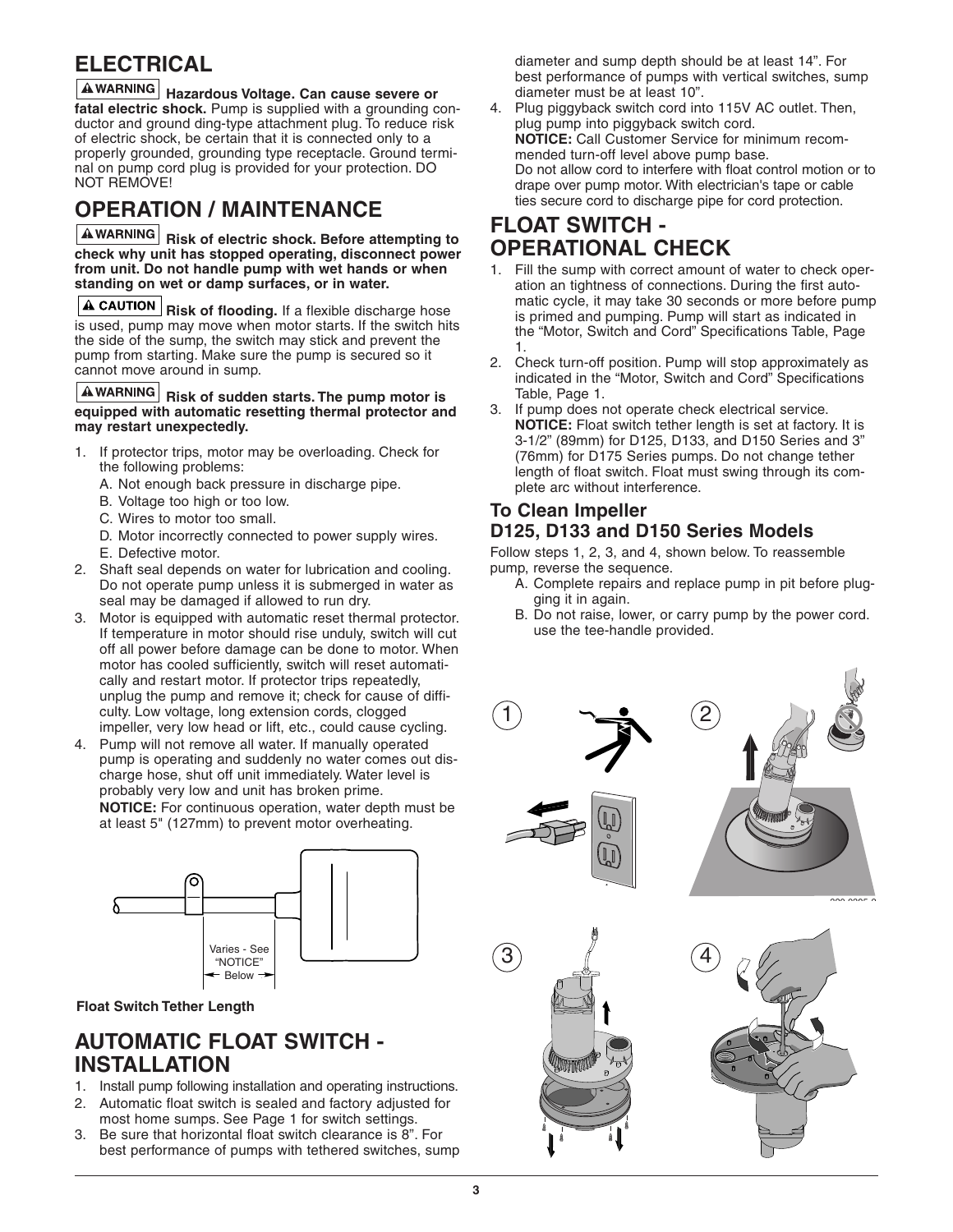#### **MODELS**

**D12518T, D12518V, D125115T D13318T, D13318V, D133115T D15018T, D15018V, D150115T**



### **REPLACEMENT PARTS LIST**

| Key<br>No. | <b>Description</b>                  | Qtv. | D125115T<br>D133115T<br>D150115T | D12518T<br>D13318T<br>D15018T | D12518V<br>D13318V<br>D15018V |
|------------|-------------------------------------|------|----------------------------------|-------------------------------|-------------------------------|
|            | Power Cord Assembly                 |      | See Chart, Below                 | See Chart, Below              | See Chart, Below              |
| 2          | Cord Clamp Screw                    |      | U30-955PS                        | U30-955PS                     |                               |
| 3          | Float Switch Cord Clamp             |      | CC0030-13                        | CC0030-13                     |                               |
| 4          | AutomaticFloat Switch Assembly      |      | 1000001334                       | PS17-108                      | PS17-66                       |
| 5          | Screw, #8-32x7/8" Hex Head          | 4    | U30-951PS                        | U30-951PS                     | U30-951PS                     |
| 6          | Motor                               |      | $***$                            | $***$                         | $***$                         |
|            | Volute (Upper)                      |      | <b>PS1-21P</b>                   | <b>PS1-21P</b>                | <b>PS1-21P</b>                |
| 8          | Impeller                            |      | See Chart, Below                 | See Chart, Below              | See Chart, Below              |
| 9          | Volute (Lower)                      |      | FP0005781                        | FP0005781                     | FP0005781                     |
| 10         | Screw, #8-16x1/2" Lg. Pan Head      |      | U30-934ZP                        | U30-934ZP                     | U30-934ZP                     |
|            | Screw, #8-32x5/8" Phillips Pan Head | 4    | U30-912PS                        | U30-912PS                     | U30-912PS                     |

• Not illustrated.

\*\*If motor fails, replace entire pump.

### **IMPELLERS AND POWER CORD ASSEMBLIES**

| <b>Model</b> | <b>Impeller</b> | <b>Power Cord Assembly</b> |
|--------------|-----------------|----------------------------|
| D12518T      | RP0000917       | <b>PS117-54-TSU</b>        |
| D13318T      | RP0000918A      | <b>PS117-54-TSU</b>        |
| D15018T      | RP0000911A      | <b>PS117-53-TSU</b>        |
| D12518V      | RP0000917       | <b>PS117-54-TSU</b>        |
| D13318V      | RP0000918A      | <b>PS117-54-TSU</b>        |
| D15018V      | RP0000911A      | <b>PS117-53-TSU</b>        |
| D125115T     | RP0000917       | <b>PS117-51-TSU</b>        |
| D133115T     | RP0000918A      | <b>PS117-51-TSU</b>        |
| D150115T     | RP0000911A      | OV-ELCOR8-TSU              |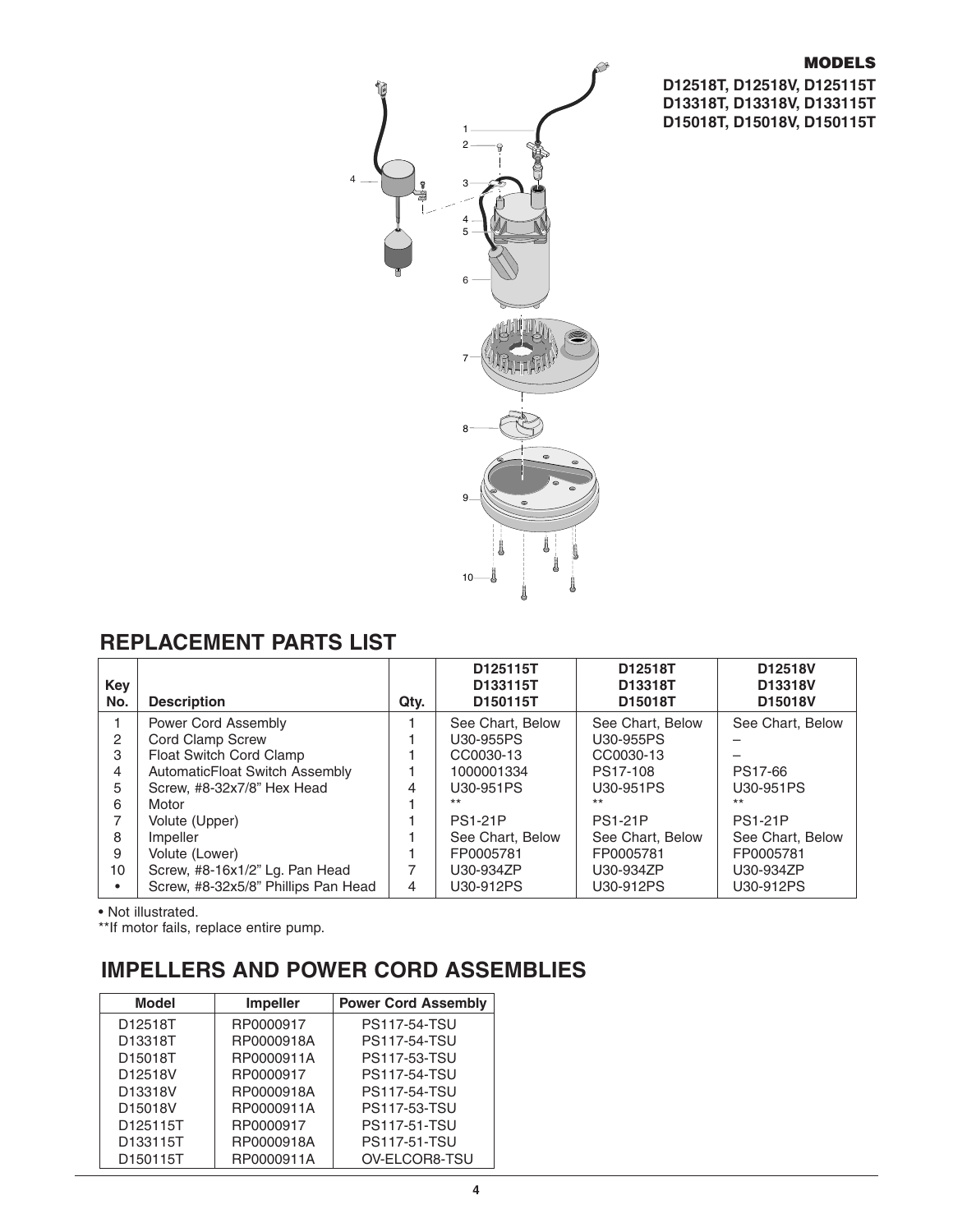#### **MODELS D175110T D175120T D175120M**



### **REPLACEMENT PARTS LIST**

| Key            |                                        |      |                  |                  |             |
|----------------|----------------------------------------|------|------------------|------------------|-------------|
| No.            | <b>Description</b>                     | Qty. | D175110T         | D175120T         | D175120M    |
| 1              | Power Cord Assembly                    |      | 1513001-TSU      | 1513002-TSU      | 1513002-TSU |
| 2              | Hose and Clamp Assembly                |      | U74-68           | U74-68           | U74-68      |
| 3              | Screw, Handle                          |      | 14000            | 14000            | 14000       |
| $\overline{4}$ | Float Bracket/Handle                   |      | <b>PS54-14SS</b> | <b>PS54-14SS</b> |             |
| 5              | Switch Cord Clamp                      |      | CC0030-13        | CC0030-13        |             |
| 6              | Nut, Acorn, SS                         |      | U36-203SS        | U36-203SS        |             |
| 7              | Screw, Panhead                         |      | U30-971SS        | U30-971SS        |             |
| 8              | <b>Automatic Float Switch Assembly</b> |      | PS17-109         | PS17-111         |             |
| 9              | Upper Pump Housing***                  |      | 12920            | 12920            | 12920       |
| 10             | O-Ring                                 |      | 10801            | 10801            | 10801       |
| 11             | Lower Pump Housing***                  |      | 12084            | 12084            | 12084       |
| 12             | Pump Screen                            |      | 12924            | 12924            | 12924       |
| 13             | Hex Nut                                |      | U36-105SS        | U36-105SS        | U36-105SS   |
| 14             | Housing Clamp                          |      | 15146            | 15146            | 15146       |
| 15             | Screw, Panhead                         |      | 4327             | 4327             | 4327        |
| 16             | Washer, Check Valve                    |      | 13052            | 13052            | 13052       |
| 17             | <b>Check Valve</b>                     |      | 10041            | 10041            | 10041       |
|                | Screw, Screen                          |      | U30-955PS        | U30-955PS        | U30-955PS   |
|                | Motor                                  |      | $***$            | $***$            | $***$       |

• Not illustrated.

\*\*If motor fails, replace entire pump.

\*\*\*Not available as a replacement part.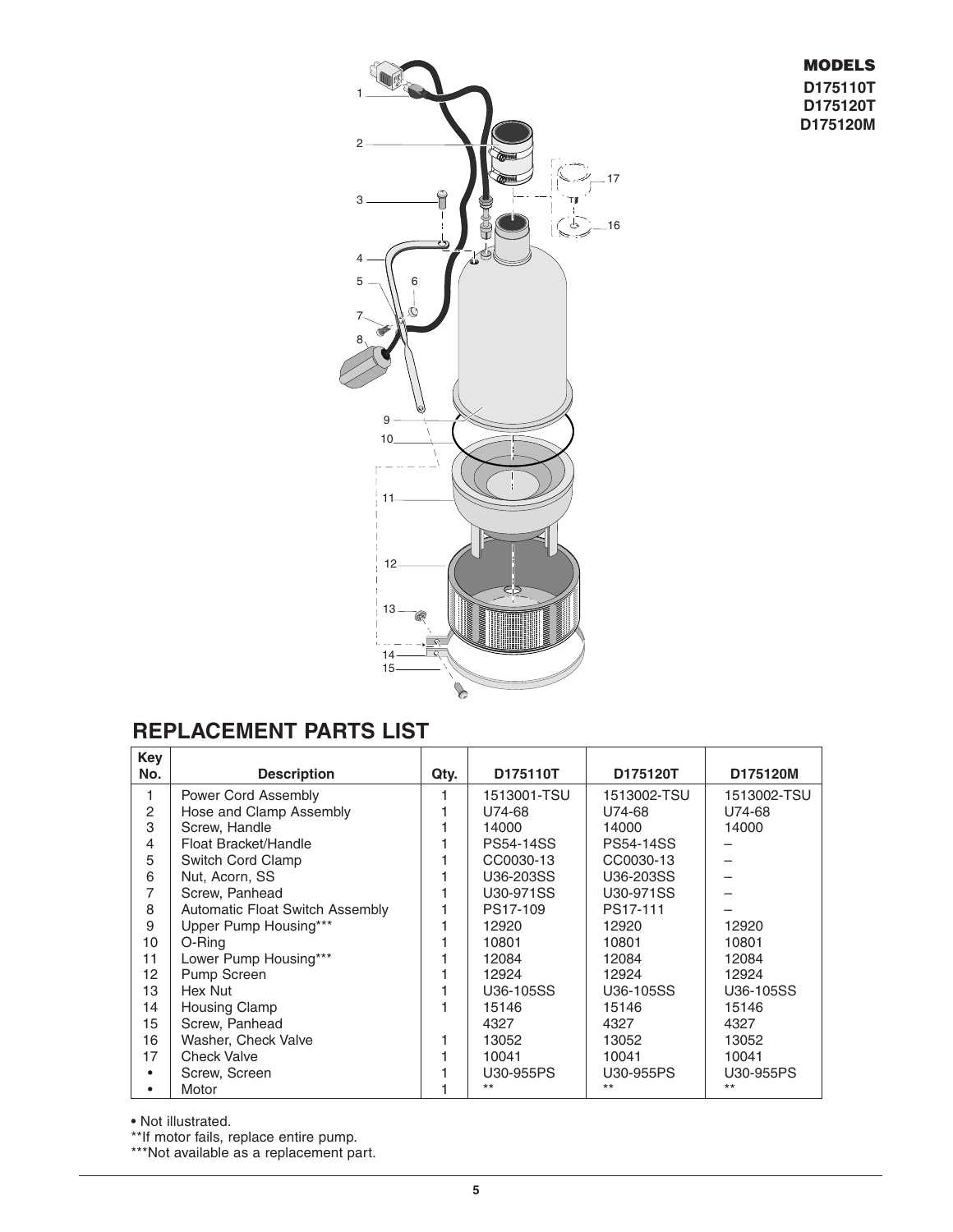### **TROUBLESHOOTING CHART**

| <b>SYMPTOM</b>                                    | <b>PROBABLE CAUSE(S)</b>                        | <b>CORRECTIVE ACTION</b>                                                                                                                     |
|---------------------------------------------------|-------------------------------------------------|----------------------------------------------------------------------------------------------------------------------------------------------|
| Pump won't start or run.                          | Blown fuse.                                     | If blown, replace with fuse of proper size.                                                                                                  |
|                                                   | Low line voltage.                               | If voltage under recommended minimum, check size of wiring from<br>main switch on property. If OK, contact power company or hydro authority. |
|                                                   | Defective motor.                                | Replace pump.                                                                                                                                |
|                                                   | Defective float switch.                         | Replace float switch.                                                                                                                        |
|                                                   | Impeller.                                       | If impeller won't turn, remove lower pump body and locate source of binding.                                                                 |
|                                                   | Float obstructed.                               | Remove obstruction.                                                                                                                          |
| Pump starts and stops                             | Backflow of water from piping.                  | Install or replace check-valve.                                                                                                              |
| too often.                                        | Faulty float switch.                            | Replace float switch.                                                                                                                        |
| Pump won't shut off.                              | Defective float switch.                         | Replace float switch.                                                                                                                        |
|                                                   | Restricted discharge<br>(obstacle in piping).   | Remove pump and clean pump and piping.                                                                                                       |
|                                                   | Float obstructed.                               | Remove obstruction.                                                                                                                          |
| Pump operates but<br>delivers little or no water. | Low line voltage.                               | If voltage under recommended minimum, check size of wiring from main<br>switch on property. If OK, contact power company or hydro authority. |
|                                                   | Something caught in impeller.                   | Clean out impeller.                                                                                                                          |
|                                                   | Worn or defective parts or<br>plugged impeller. | Clean impeller if plugged; otherwise replace pump.                                                                                           |
|                                                   | Check valve installed without                   | Drill a 1/16" - 1/8" (1.6mm - 3.2mm) dia. hole between pump                                                                                  |
|                                                   | vent hole.                                      | discharge & check valve.                                                                                                                     |

### **LIMITED WARRANTY**

STA-RITE warrants to the original consumer purchaser ("Purchaser" or "You") of the products listed below, that they will be free from defects in material and workmanship for the Warranty Period shown below.

| <b>Warranty Period</b>                                                                                            |
|-------------------------------------------------------------------------------------------------------------------|
| whichever occurs first:<br>12 months from date of original installation, or<br>18 months from date of manufacture |
| 5 years from date of original installation                                                                        |
| 5 years from date of original installation                                                                        |
| 3 years from date of original installation                                                                        |
| 12 months from date of original installation, or<br>18 months from date of manufacture                            |
|                                                                                                                   |

Our warranty will not apply to any product that, in our sole judgement, has been subject to negligence, misapplication, improper installation, or improper maintenance. Without limiting the foregoing, operating a three phase motor with single phase power through a phase converter will void the warranty. Note also that three phase motors must be protected by three-leg, ambient compensated, extra-quick trip overload relays of the recommended size or the warranty is void.

Your only remedy, and STA-RITE's only duty, is that STA-RITE repair or replace defective products (at STA-RITE's choice). You must pay all labor and shipping charges associated with this warranty and must request warranty service through the installing dealer as soon as a problem is discovered. No request for service will be accepted if received after the Warranty Period has expired. This warranty is not transferable.

STA-RITE SHALL NOT BE LIABLE FOR ANY CONSEQUENTIAL, INCIDENTAL, OR CONTINGENT DAMAGES WHATSOEVER.

THE FOREGOING WARRANTIES ARE EXCLUSIVE AND IN LIEU OF ALL OTHER EXPRESS AND IMPLIED WARRANTIES, INCLUDING BUT NOT LIMITED TO THE IMPLIED WARRANTIES OF MERCHANTABILITY AND FITNESS FOR A PARTICULAR PURPOSE. THE FOREGOING WARRANTIES SHALL NOT EXTEND BEYOND THE DURATION EXPRESSLY PROVIDED HEREIN.

Some states do not allow the exclusion or limitation of incidental or consequential damages or limitations on the duration of an implied warranty, so the above limitations or exclusions may not apply to You. This warranty gives You specific legal rights and You may also have other rights which vary from state to state.

This warranty supersedes and replaces all previous warranty publications.

**STA-RITE INDUSTRIES 293 Wright St., Delavan, WI 53115**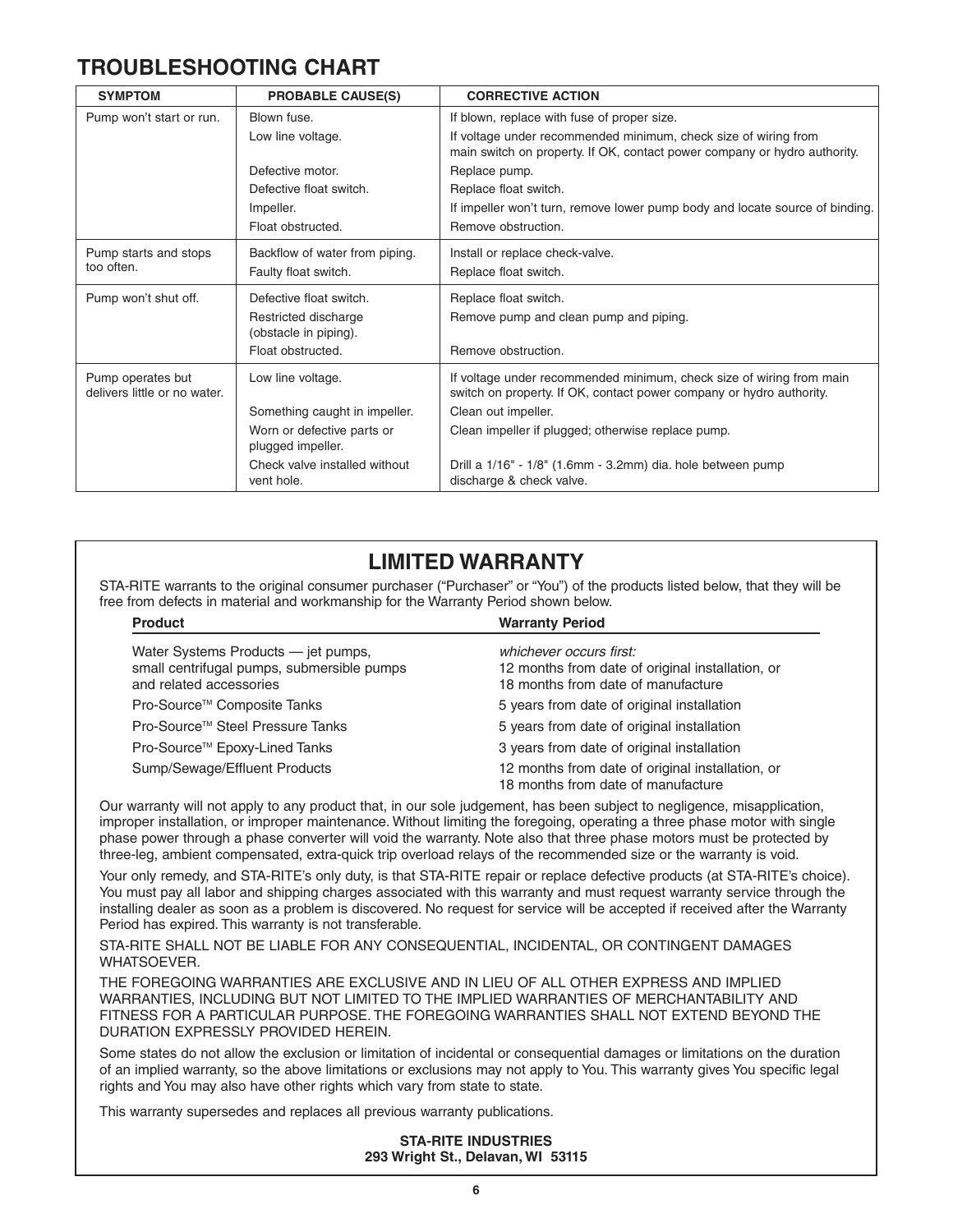### **Series D125, D133, D150 y D175**



293 Wright Street • Delavan, WI 53115

## **Bombas sumergibles de sumidero**

MANUAL DE INSTALACIÓN, OPERACIÓN Y REPURESTOS

### **INFORMACIÓN SOBRE LA SEGURIDAD**

**Es importante que lea y observe todas las instrucciones de seguridad que aparezcan en este manual o en la bomba.**

**Este es un símbolo de alerta sobre la seguridad**. Cuando vea este símbolo en su bomba o en este manual, busque para ver si hay alguna de las siguientes palabras de señal y esté alerta a la posibilidad de lesiones personales.

A PELIGRO Advierte sobre peligros que ocasionarán lesiones personales graves, muerte o daños considerables a la propiedad si se les ignora.

#### **ADVERTENCIA**

Advierte sobre peligros que pueden ocasionar lesiones personales graves, muerte o daños considerables a la propiedad si se ignoran.

#### **PRECAUCIÓN**

Advierte sobre peligros que ocasionarán o pueden ocasionar lesiones personales o daños a la propiedad menores si se ignoran.

La palabra **AVISO** indica instrucciones especiales que son importantes pero que no están relacionadas con los peligros. Las bombas de sumidero con accionamiento eléctrico, generalmente brindan muchos años de servicio sin problema cuando se las instala, mantiene y emplea correctamente. Sin embargo, circunstancias inusuales (como la interrupción de la corriente hacia la bomba, suciedad/escombros en el sumidero, inundación que supera la capacidad de la bomba, fallas eléctricas o mecánicas en la bomba, etc.) pueden evitar que la bomba funcione normalmente. Para evitar posibles daños causados por el agua y debidos a inundaciones, consulte con su fontanero sobre la posibilidad de instalar un bomba secundaria de CA para el sumidero, una bomba de CC de repuesto para el sumidero, y/o una alarma de nivel alto de agua. Consulte la "Tabla de localización de fallas" en este manual para obtener información sobre los problemas comunes con bombas de sumidero y sus soluciones. Para mayor información, llame al depar-tamento de servicio al cliente, marcando 1-888-782-7483.

1. Conozca la aplicación, las limitaciones y los posibles peligros de la bomba.

- 2. Desconecte la corriente antes de realizar trabajos de reparación y mantenimiento.
- 3. Libere toda la presión dentro del sistema antes de realizar trabajos de reparación o mantenimiento en cualquiera de los componentes.
- 4. Drene toda el agua del sistema antes de realizar trabajos de reparación o mantenimiento.
- 5. Asegure la línea de descarga antes de arrancar la bomba. Una línea de descarga no asegurada, podrá dar una sacudida, y posiblemente cause lesiones personales y/o daños materiales.
- Verifique que las mangueras no estén débiles o gastadas antes de cada uso, asegurándose de que todas las conexiones estén firmes.
- 7. Periódicamente, inspeccione el sumidero así como la bomba y los componentes del sistema. Manténgalo libre de escombros y objetos foráneos. Lleve a cabo el mantenimiento de rutina según se requiera.
- 8. Proporcione medios para liberar la presión de las bombas cuyas líneas de descarga puedan bloquearse u obstruirse.
- 9. Seguridad personal
	- a. Use anteojos de seguridad en todo momento cuando trabaje con las bombas.
	- b. Mantenga la zona de trabajo limpia, ordenada y debidamente iluminada – vuelva a colocar toda herramienta y equipo que no se utilice en su lugar.
	- c. Mantenga a las visitas a una distancia segura de la zona de trabajo.
	- d. Haga que su taller sea "a prueba de niños" con candados, conmutadores maestros y asegurándose de sacar las llaves de encendido/ignición.
- 10. Cuando realice el cableado de una bomba de accionamiento eléctrico, respete todos los códigos eléctricos y de seguridad que correspondan.
- 11. Este equipo se debe usar solamente con 115 voltios (monofásico) y viene equipado con un cordón aprobado de 3 conductores y 3 puntas, con enchufe de tipo conexión a tierra.

#### **Modelo Motor Carga max. Requiere un ramal Largo Graduación del conmutador en pulgadas (mm) No. CV amperios individual (amperios) del cordón Encendido Apagado** D12518T | 1/4 | 8,5 | 15 | 8' | 13"(330) | 6"(152) D12518V | 1/4 | 8,5 | 15 | 8' | 8-1/2"(216) | 4"(102) D125115T | 1/4 | 8,5 | 15 | 15' | 13"(330) | 6"(152) D13318T | 1/3 | 9,0 | 15 | 8' | 13"(330) | 6"(152) D13318V 1/3 9,0 15 8' 8-1/2"(216) 4"(102) D133115T | 1/3 | 9,0 | 15 | 15' | 13"(330) | 6"(152) D15018T | 1/2 | 5,5 | 15 | 8' | 13"(330) | 6"(152) D15018V 1/2 5,5 15 8' 8-1/2"(216) 4"(102) D150115T | 1/2 | 5,5 | 15 | 15' | 13"(330) | 6"(152) D175110T | 3/4 | 7,5 | 15 | 10' | 11"(279) | 3-1/2"(89) D175120T 3/4 7,5 15 20' 11"(279) 3-1/2"(89) D175120M | 3/4 | 7,5 | 15 | 20' | – | –

#### **ESPECIFICACIONES DEL MOTOR, DEL CONMUTADOR Y DEL CORDÓN**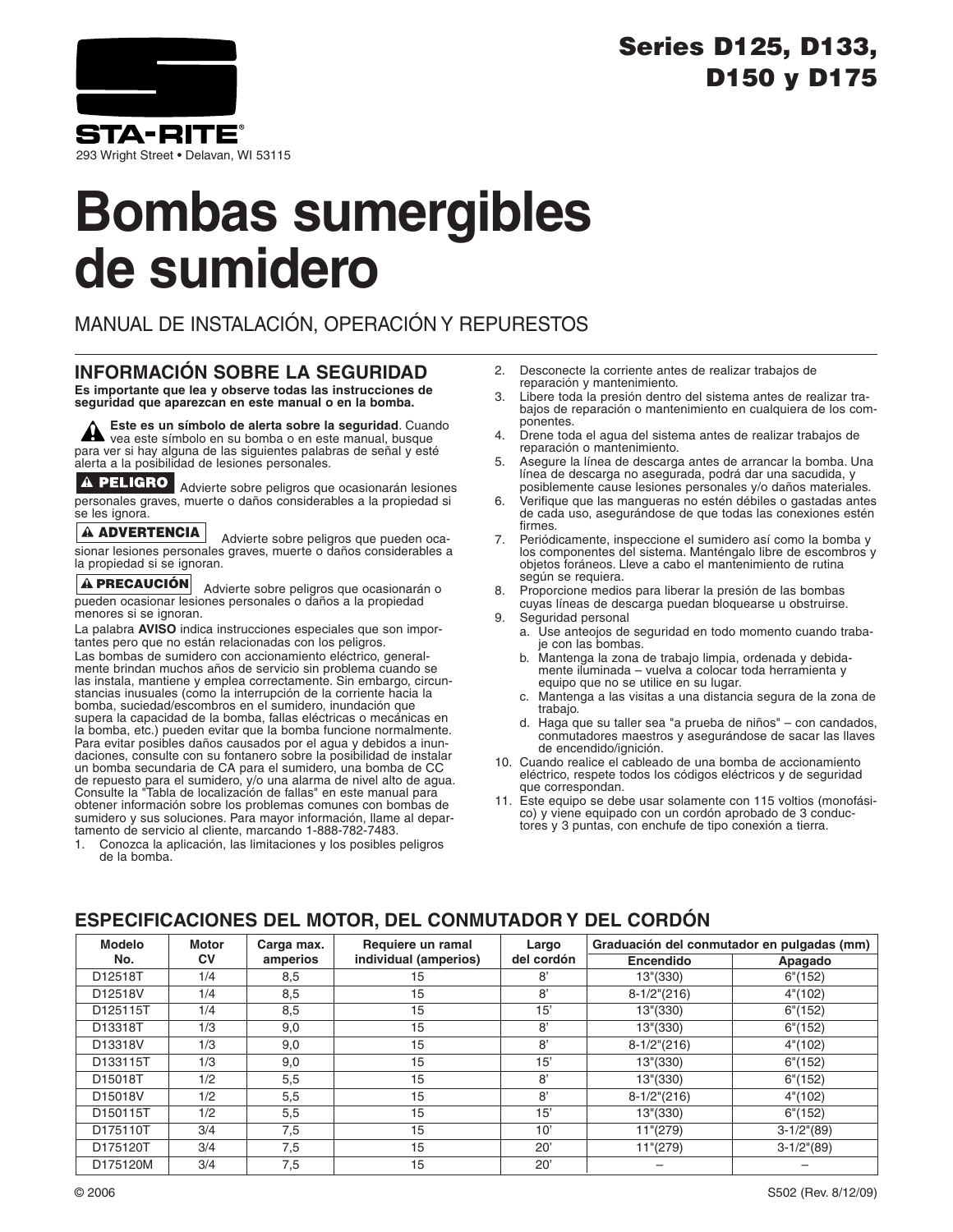#### **A ADVERTENCIA**

**Para reducir el riesgo de choque eléctrico, desenchufe antes de realizar trabajos de reparación o mantenimiento. Esta bomba no ha sido investigada para su uso en zonas de piscinas de natación. La bomba viene provista con un conductor de puesta a tierra y un enchufe de tipo conexión a tierra. Asegúrese de que esté conectado solamente a un tomacorriente de tipo conexión a tierra y debidamente puesto a tierra.**

**Cuando se encuentre una situación de un tomacorriente de 2 puntas, éste deberá ser cambiado con uno de 3 puntas debidamente puesto a tierra e instalado conforme con los códigos y reglamentos que correspondan.**

- 12. Se recomienda utilizar un disyuntor de escape a tierra con todo aparato eléctrico sumergido en agua. La instalación y todo el cableado deben ser realizados por un electricista competente.
- 13. Asegúrese de que la fuente de energía esté conforme con los requisitos de su equipo.
- 14. Proteja el cordón eléctrico contra objetos filosos, superficies calientes, aceite y sustancias químicas. Evite que el cordón se enrosque. Cambie o repare los cordones dañados o gastados inmediatamente.
- 15. No toque un motor en marcha. Los motores modernos son diseñados para funcionar a altas temperaturas.
- 16. No manipulee la bomba ni el motor de la bomba con manos mojadas o cuando esté parado sobre una superficie mojada o húmeda, o en agua.

#### **ADVERTENCIA**

**Riesgo de choque eléctrico – Puede quemar o matar. Si su sótano tiene agua o humedad en el piso, no camine sobre la zona mojada hasta que se haya apagado toda la corriente. Si la caja de cierre está en el sótano, llame a la compañía eléctrica o a las autoridades de suministro de energía, para que desconecten el servicio a su casa, o llame al departamento de bomberos local para obtener instrucciones al respecto. Si no se respeta esta advertencia, existe el riesgo de choque eléctrico fatal.** Saque la bomba y repárela o cámbiela.

#### **DESCRIPCIÓN**

Esta Bomba Sumergible de Sumidero ha sido diseñada para sumideros domésticos. La unidad viene equipada con un cordón de corriente de 3 puntas, de tipo conexión a tierra. El motor monofásico de inducción está relleno de aceite y sellado para un funcionamiento más frío. Los cojinetes de manguito del eje del motor nunca necesitan lubricación. La bomba incluye protección térmica de reposición automática. Bombee solamente agua con esta bomba.

#### **ESPECIFICACIONES**

| Gama de temp. del líquido * 32° F a 70° F (0° - 21° C) |  |
|--------------------------------------------------------|--|
|                                                        |  |
| Adaptador de descarga *: FNPT (rosca macho) de 1-1/2"  |  |

\* Los modelos de la Serie D175 tienen un tubo de descarga corredizo de 1-1/2" y una temperatura máxima de 77° F.

**IMPORTANTE:** No usar si hay peces. Cualquier salida del aceite del motor en el agua puede matar a pescados.

No usar en donde hay recirculación de agua.

No ha sido diseñado para usar como desaguador de piscinas de natación.

#### **RENDIMIENTO**

| GPM (LPM) a altura total en pies (m) |              |             |              |              |                                  |
|--------------------------------------|--------------|-------------|--------------|--------------|----------------------------------|
| <b>Modelo</b>                        | 5<br>(1, 5m) | 10<br>(3m)  | 15<br>(4,6m) | 20<br>(6.1m) | No hay<br>flujo a las<br>alturas |
| CAPACIDAD EN GALONES (LITROS)/MINUTO |              |             |              |              | siquientes:                      |
| D12518T<br>D12518V<br>D125115T       | 38<br>(144)  | 30<br>(114) | 14<br>(53)   | $(-)$        | 18 Ft.<br>(5,5m)                 |
| D13318T<br>D13318V<br>D133115T       | 46<br>(174)  | 36<br>(136) | 24<br>(91)   | 0<br>(0)     | 20 Ft.<br>(6, 1m)                |
| D15018T<br>D15018V<br>D150115T       | 54<br>(204)  | 45<br>(170) | 33<br>(125)  | 20<br>(76)   | 24 Ft.<br>(7, 3m)                |
| D175110T<br>D175120M<br>D175120V     | 85<br>(322)  | 70<br>(265) | 50<br>(190)  | 30<br>(114)  | 27 Ft.<br>(8,2m)                 |

#### **INSTALACIÓN**

1. Instale la bomba en el foso del sumidero con un diámetro mínimo de 10" (254 mm) para los modelos equipados con conmutadores verticales y 14" (356 mm) para los modelos con conmutador de

flotación. La profundidad del sumidero debe ser de 14" (356 mm). Construya el foso del sumidero de baldosa, hormigón, acero o plástico. Consulte todos los códigos locales con respecto a los materiales que hayan recibido el visto bueno.

- 2. Instale la bomba en el foso de manera que el mecanismo de operación del conmutador tenga el máximo de luz posible (espacio libre).
- La bomba no se debe instalar sobre superficies de barro, tierra o arena. Limpie toda piedrita o gravilla que se encuentre en el foso del sumidero y que pueda obstruir la bomba. Mantenga la criba de admisión de la bomba despejada. **AVISO:** No use un compuesto común para juntas de tuberías en una tubería de plástico. El compuesto para juntas de tuberías puede atacar al plástico.
- 4. Instale la fontanería de descarga. Cuando use un tubo rígido, use un tubo de plástico.<br>A. Para los modelos de las Series D125, D133 y D150: envuelva
	- A. Para los modelos de las Series D125, D133 y D150: envuelva<br>las roscas con cinta de Teflón™. Atornille el tubo en la bomba a<br>mano dando entre +1 y 1-1/2 vueltas. Enrosque el tubo de salida en el cuerpo de la bomba con cuidado para evitar que las roscas se deformen o se crucen.
	- B. Para los modelos de la Serie D175: Deslice una manguera conectora sobre el tubo de descarga. Instale la primera abrazadera y ajústela. Coloque la segunda abrazadera en forma floja sobre la manguera conectora. Deslice la manguera conectora sobre el tubo de descarga. Afiance la manguera bien con la segunda abrazadera. **AVISO:** La tubería de descarga debe ser lo más corta posible para reducir las pérdidas por fricción en el tubo. El diámetro del tubo de descarga debe ser igual o mayor que el tamaño de la descarga de la bomba. Tubos con diámetros más pequeños limitarán la capacidad de la bomba y reducirán el rendimiento. No use un tubo flexible de descarga en ninguna instalación permanente.

#### **Riesgo de inundación. Si no se asegura la bomba, existe el riesgo de que haya movimiento e interferencia del conmutador, lo que puede evitar que la bomba arranque o se detenga. A PRECAUCIÓN**

Si se usa una manguera flexible de descarga, asegúrese de que la bomba esté firme en el sumidero para evitar todo movimiento.

- 5. Para reducir el ruido y las vibraciones del motor, se puede conectar una manguera corta de caucho (por ej. manguera de radiador) en la línea de descarga, cerca de la bomba, usando abrazaderas adecuadas.
- 6. Para los modelos de las Series D125, D133 y D150 SOLAMENTE: Instale una válvula de retención en línea para evitar el retroflujo a través de la bomba cuando ésta se apague. **AVISO:** Perfore un orificio de 1/8" (3.2 mm) en la tubería de descarga, justo por encima del cuerpo de la bomba, pero por

debajo de la válvula de retención para evitar la producción de bolsas de aire. Las bombas de la Serie D175 están dotadas de una válvula de retención por lo cual la perforación no es necesaria.

7. Suministro de energía: La bomba ha sido diseñada para una operación de 115 V, 60 Hz, y requiere un requiere un ramal individual mínimo de 15 amperios. Tanto la bomba como el conmutador vienen equipados con juegos de cordones trifilares con enchufes de tipo conexión a tierra. El enchufe del conmutador se introduce directamente en la toma de corriente y el enchufe de la bomba se introduce en el extremo opuesto del enchufe del conmutador.

**Tensión peligrosa. La bomba siempre debe estar puesta a tierra por medio de una conexión eléctrica a tierra adecuada como una tubería de agua puesta a tierra, una canalización metálica debidamente puesta a tierra, o un sistema de cableado a tierra. No modifique el cordón ni el enchufe, ni corte la clavija redonda de conexión a tierra. ADVERTENCIA**

- Asegure la línea de descarga antes de arrancar la bomba. Si la línea de descarga de la bomba está expuesta a la intem-
- perie con temperaturas debajo del punto de congelamiento, la porción de la línea que quede expuesta, deberá ser instalada de manera que el agua que permanezca en la tubería se desagüe hacia la salida por gravedad. Si se ignora esta precaución, existe el riesgo de que el agua que quede atrapada en la descarga se congele y dañe la bomba.
- 10. Después de haber instalado la tubería y la válvula de retención (si se necesitaba), la unidad estará lista para funcionar.
- 11. Inspeccione la operación, llenando el sumidero con agua y observando el funcionamiento de la bomba por un ciclo completo.

#### **Si no se realiza esta inspección de la operación, existe el riesgo de un funcionamiento inadecuado, una falla prematura e inundaciones. ADVERTENCIA**

**AVISO:** Esta unidad no ha sido diseñada para aplicaciones con agua salada o salubre. El uso con agua salada o salubre invalidará la garantía.

™ E.I. DuPont De Nemours and Company Corporation, Delaware.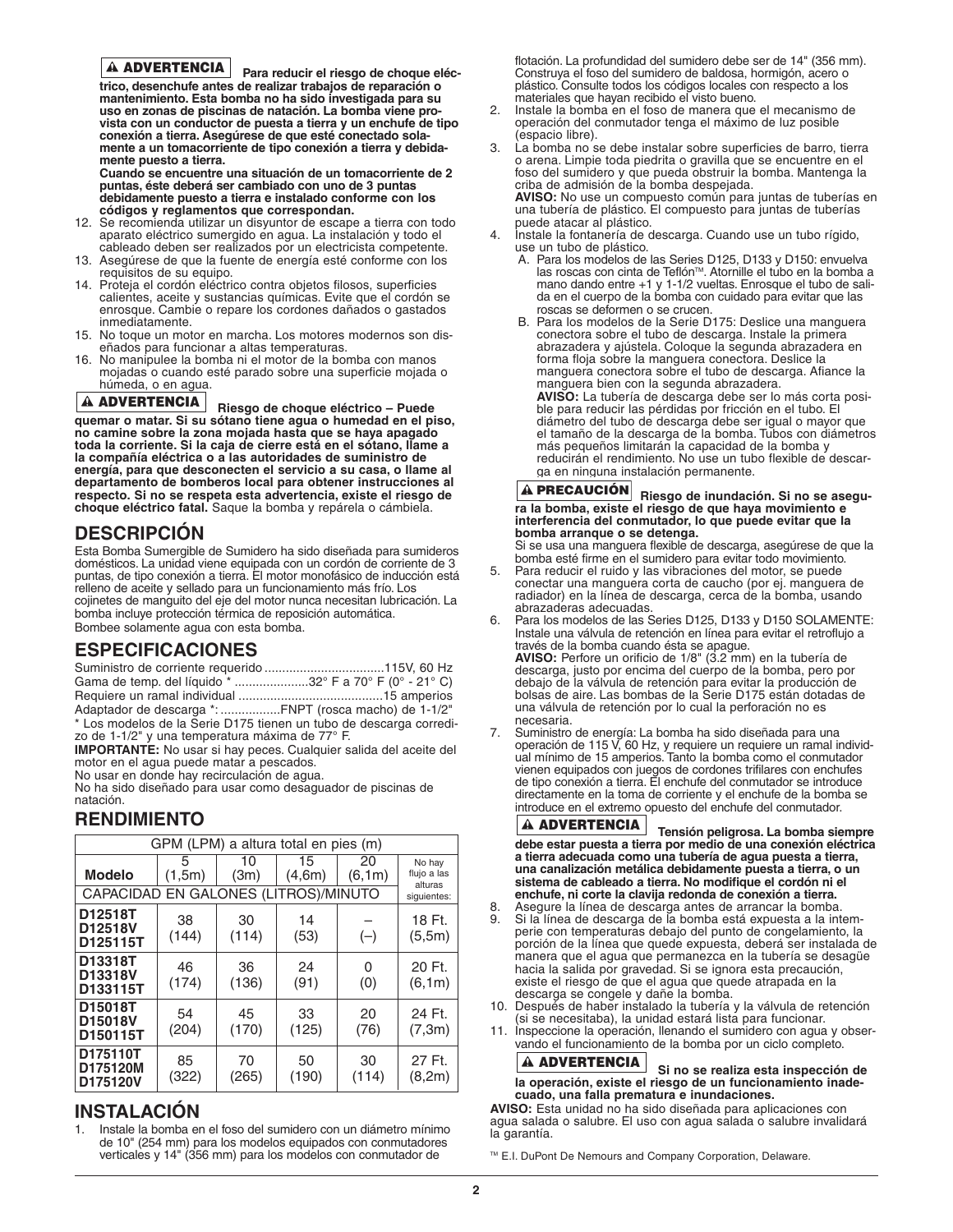### **INFORMACIÓN ELÉCTRICA**

**Tensión peligrosa. Existe el riesgo de ADVERTENCIA choques eléctricos graves o fatales.** La bomba viene equipada con un conductor de puesta a tierra y un enchufe de conexión de tipo puesta a tierra. Para reducir el riesgo de choque eléctrico, asegúrese de que esté conectada solamente a un receptáculo de tipo puesta a tierra, debidamente conectado a tierra. El borne a tierra en el enchufe del cordón de la bomba ha sido provisto para su protección. ¡NO LO RETIRE!

### **OPERACIÓN / MANTENIMIENTO**

**Riesgo de choque eléctrico. Antes de ADVERTENCIA tratar de verificar por qué la unidad ha dejado de funcionar, desconecte la corriente de la bomba. No manipulee la bomba con manos mojadas o cuando esté parado sobre una superficie mojada o húmeda, o en agua.**

#### **A PRECAUCIÓN**

**Riesgo de inundación.** Si se usa una manguera flexible de descarga, es posible que la bomba se mueva cuando arranque el motor. Si el conmutador golpea el costado del sumidero, es posible que quede atascado y evite que la bomba arranque. Asegúrese de que la bomba esté bien fija para que no se mueva dentro del sumidero.

#### **Riesgo de arranques repentinos. El ADVERTENCIA motor de la bomba viene equipado con un protector térmico de reposición automática y puede arrancar inesperadamente.**

- 1. Si el protector se dispara, es posible que el motor se esté sobrecargando. Verifique que no existan los siguientes problemas:
	- A. No hay suficiente presión en el tubo de descarga.
	- B. La tensión es demasiado alta o demasiado baja.
	- C. Los cables al motor son demasiado pequeños.
	- D. El motor ha sido conectado incorrectamente a los cables de suministro de corriente.
	- E. El motor está defectuoso.
- 2. El sello del eje depende del agua para su lubricación y refrigeración. No opere la bomba a menos que ésta se encuentre en agua, ya que el sello se perjudicará si marcha en seco.
- El motor viene equipado con un protector térmico de reposición automática. Si la temperatura en el motor se eleva indebidamente, el conmutador cortará la corriente antes de que el motor se pueda perjudicar. Cuando el motor se haya enfriado lo suficiente, el conmutador se reposicionará automáticamente y volverá a arrancar el motor. Si el protector se dispara repetidamente, será necesario desenchufar y sacar la bomba y verificar la causa de este problema. Una tensión baja, cordones largos de extensión, un impulsor tapado, muy poca altura o elevación, etc. pueden ocasionar estos ciclos.
- 4. La bomba no extrae toda el agua. Si la bomba operada manualmente está funcionando y de repente no sale agua de la manguera de descarga, apague la unidad inmediatamente. El nivel del agua está probablemente muy bajo y la unidad no está cebando.

**AVISO:** Para una operación continua, la profundidad del agua debe ser por lo menos de 5" (127 mm) para evitar que el motor se recaliente.



**Largo de la traba del conmutador de flotación**

#### **CONMUTADOR AUTOMÁTICO DE FLOTACIÓN – INSTALACIÓN**

- 1. Instale la bomba siguiendo las instrucciones de instalación y operación.
- 2. El conmutador automático de flotación viene sellado y graduado de fábrica para adaptarse a la mayoría de sumideros domésticos. Consulte la Página 1 para verificar las graduaciones del conmutador.
- Asegúrese de que el conmutador horizontal de flotación tenga una luz de 8". Para obtener el mejor rendimiento de las bombas

con conmutadores anclados (de traba), el diámetro y la profundidad del sumidero deben ser por lo menos de 14". Para obtener el mejor rendimiento con bombas de conmutadores verticales, el diámetro del sumidero debe ser por lo menos de 10".

4. Enchufe el cordón del conmutador superpuesto en una toma de corriente alterna (CA) de 115V. Luego, enchufe la bomba en el cordón del conmutador superpuesto. **AVISO:** Llame al Departamento de Servicio al Cliente para obtener información sobre el mínimo nivel de cierre que se recomienda por encima de la base de la bomba.

No permita que el cordón interfiera con el movimiento de control de flotación ni que se caiga sobre el motor de la bomba. Asegure el cordón al tubo de descarga con cinta eléctrica o sujetadores de cable para proteger el cordón.

### **CONMUTADOR DE FLOTACIÓN – CHEQUEO DE FUNCIONAMIENTO**

- Llene el sumidero con la cantidad correcta de agua para chequear el funcionamiento y el ajuste de las conexiones. Durante el primer ciclo automático, es posible que se demore unos 30 segundos o más antes de que la bomba se cebe y comience a bombear. La bomba arrancará según se indica en la Tabla de Especificaciones sobre el motor, el conmutador y el cordón, en la página 1.
- 2. Chequee la posición de cierre. La bomba se detendrá aproximadamente según se indica en la Tabla de Especificaciones sobre el motor, el conmutador y el cordón, en la página 1.
- 3. Si la bomba no funciona, chequee el suministro eléctrico. **AVISO:** El largo de la traba del conmutador de flotación viene ajustado de fábrica. Es de 3-1/2" (89 mm) para los modelos de las Series D125, D133 y D150, y de 3" (76 cm) para las bombas de la Serie D175. No cambie el largo de la traba del conmutador de flotación. El flotador debe oscilar por su arco completo sin interferencias.

#### **Para limpiar el impulsor Modelos de las Series D125, D133 y D150**

Siga los pasos 1, 2, 3 y 4 indicados a continuación. Para volver a armar la bomba, invierta el orden.

- A. Complete las reparaciones y vuelva a colocar la bomba en el foso antes de volver a enchufarla.
- B. No suba, baje ni transporte la bomba por medio del cordón de corriente, use el mango en T que se suministra.

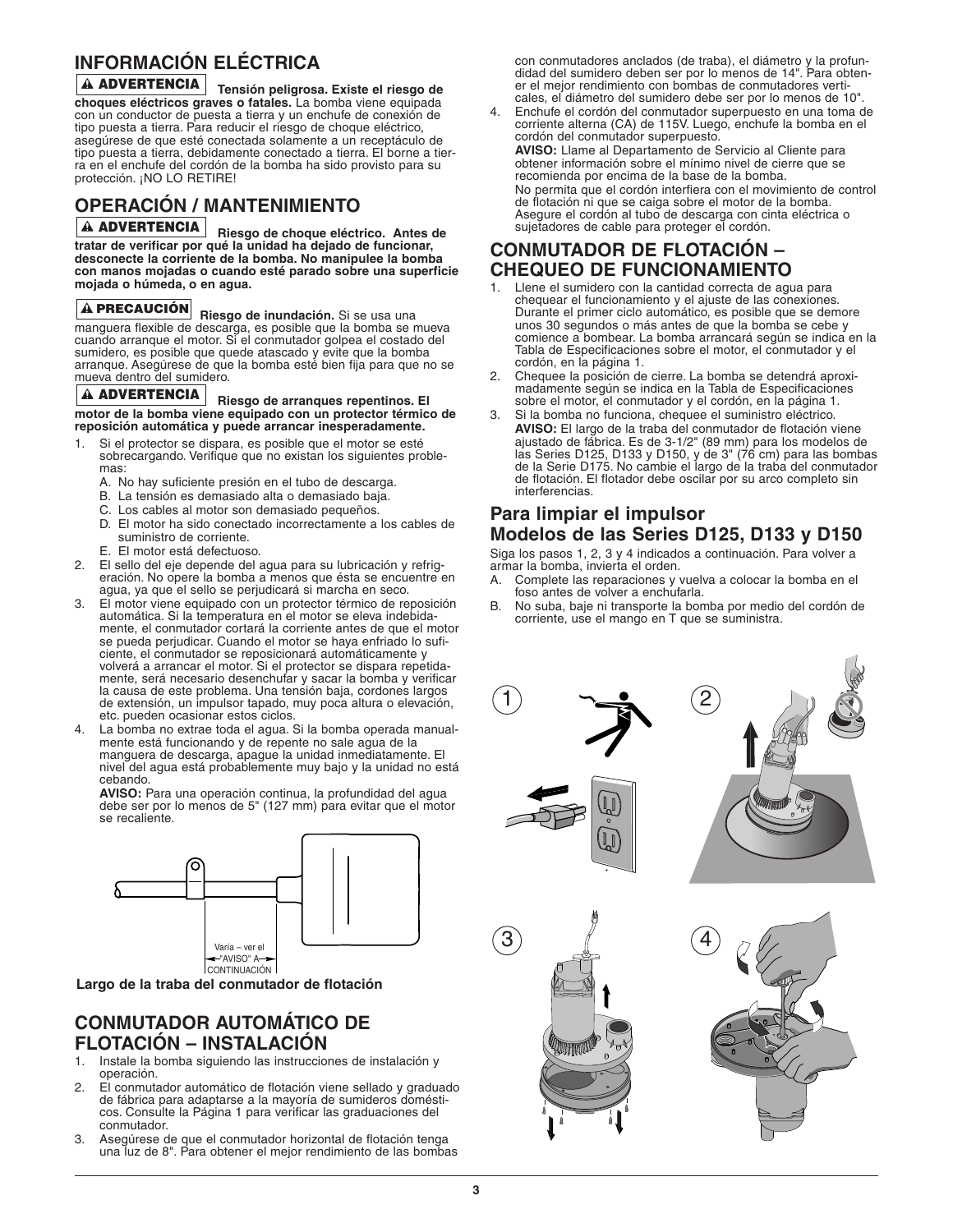#### **MODELOS**

**D12518T, D12518V, D125115T D13318T, D13318V, D133155T D15018T, D15018V, D150150T**



### **LISTA DE REPUESTOS**

| Clave | <b>Descripción</b>                | Cant. | D125115T<br>D133115T<br>D150115T | D12518T<br>D13318T<br>D15018T | D <sub>12518</sub> V<br>D13318V<br>D15018V |
|-------|-----------------------------------|-------|----------------------------------|-------------------------------|--------------------------------------------|
|       | Ensamblaje de cordón de corriente |       | Ver tabla a continuación         | Ver tabla a continuación      | Ver tabla a continuación                   |
| 2     | Tornillo de abrazadera de cordon  |       | U30-955PS                        | U30-955PS                     |                                            |
| 3     | Abrazadera de cordon del          |       |                                  |                               |                                            |
|       | conmutador flotación              |       | CC0030-13                        | CC0030-13                     |                                            |
| 4     | Ensamblaje del conmutador         |       |                                  |                               |                                            |
|       | automático de flotación           |       | 1000001334                       | PS17-108                      | PS17-66                                    |
| 5     | Tornillo, cabeza hexagonal,       |       |                                  |                               |                                            |
|       | #8-32x7/8"                        | 4     | U30-951PS                        | U30-951PS                     | U30-951PS                                  |
| 6     | Motor                             |       | $***$                            | $***$                         | $***$                                      |
|       | Voluta (superior)                 |       | <b>PS1-21P</b>                   | <b>PS1-21P</b>                | <b>PS1-21P</b>                             |
| 8     | Impulsor                          |       | Ver tabla a continuación         | Ver tabla a continuación      | Ver tabla a continuación                   |
| 9     | Voluta (inferior)                 |       | FP0005781                        | FP0005781                     | FP0005781                                  |
| 10    | Tornillo, cabeza grande de cono   |       |                                  |                               |                                            |
|       | achatado, #8-16x1/2"              | 7     | U30-934ZP                        | U30-934ZP                     | U30-934ZP                                  |
|       | Tornillo, cabeza de cono achatado |       |                                  |                               |                                            |
|       | Phillips, #8-32x5/8"              | 4     | U30-912PS                        | U30-912PS                     | U30-912PS                                  |

• No se ilustra

\*\* Si el motor falla, cambie toda la bomba.

## **IMPULSORS Y ENSAMBLAGE DE CORDÓN DE CORRIENTE**

| <b>Modelo</b> | <b>Impulsor</b> | Ensamblaje de cordón de corriente |
|---------------|-----------------|-----------------------------------|
| D12518T       | RP0000917       | <b>PS117-54-TSU</b>               |
| D13318T       | RP0000918A      | <b>PS117-54-TSU</b>               |
| D15018T       | RP0000911A      | <b>PS117-53-TSU</b>               |
| D12518V       | RP0000917       | <b>PS117-54-TSU</b>               |
| D13318V       | RP0000918A      | <b>PS117-54-TSU</b>               |
| D15018V       | RP0000911A      | <b>PS117-53-TSU</b>               |
| D125115T      | RP0000917       | <b>PS117-51-TSU</b>               |
| D133115T      | RP0000918A      | <b>PS117-51-TSU</b>               |
| D150115T      | RP0000911A      | OV-ELCOR8-TSU                     |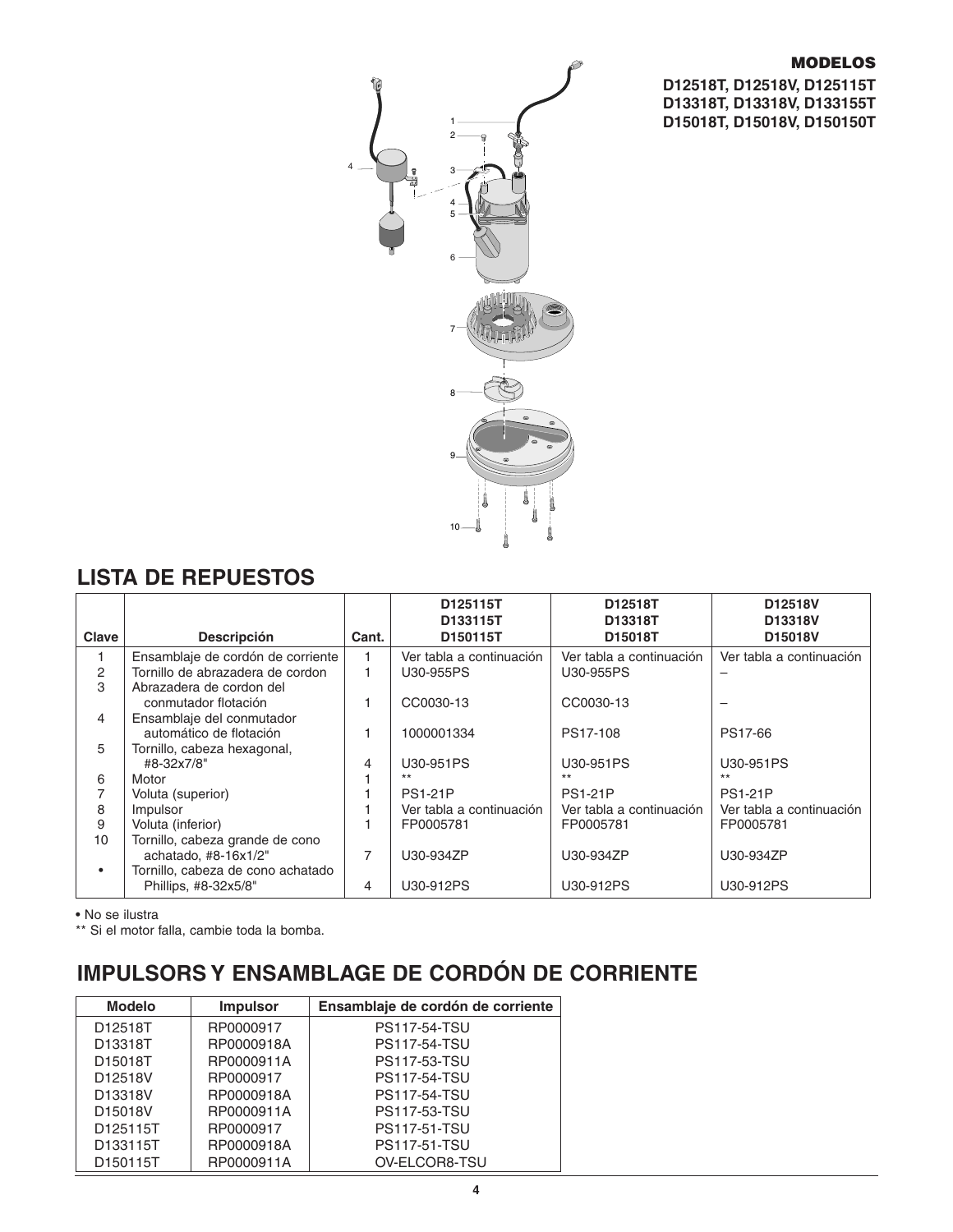#### **MODELOS D175110T D175120T D175120M**



### **LISTA DE REPUESTOS**

| <b>Clave</b> | <b>Descripción</b>                                | Cant. | D175110T         | D175120T         | D175120M    |
|--------------|---------------------------------------------------|-------|------------------|------------------|-------------|
|              |                                                   |       |                  |                  |             |
|              | Ensamblaje de cordón de corriente                 |       | 1513001-TSU      | 1513002-TSU      | 1513002-TSU |
| 2            | Unidad de manguera y abrazadera                   |       | U74-68           | U74-68           | U74-68      |
| 3            | Soporte/Tornillo                                  |       | 14000            | 14000            | 14000       |
| 4            | Soporte/Mango del flotador                        |       | <b>PS54-14SS</b> | <b>PS54-14SS</b> |             |
| 5            | Abrazadera de cordón del conmutador               |       | CC0030-13        | CC0030-13        |             |
| 6            | Tuerca ciega, SS                                  |       | U36-203SS        | U36-203SS        |             |
|              | Tornillo, cabeza de cono achatado                 |       | U30-971SS        | U30-971SS        |             |
| 8            | Ensamblaje del conmutador automático de flotación |       | PS17-109         | PS17-111         |             |
| 9            | Caja de la bomba superior***                      |       | 12920            | 12920            | 12920       |
| 10           | Aro tórico                                        |       | 10801            | 10801            | 10801       |
| 11           | Caja de la bomba inferior***                      |       | 12084            | 12084            | 12084       |
| 12           | Criba de la bomba                                 |       | 12924            | 12924            | 12924       |
| 13           | Tuerca hexagonal                                  |       | U36-105SS        | U36-105SS        | U36-105SS   |
| 14           | Abrazadera de caja                                |       | 15146            | 15146            | 15146       |
| 15           | Tornillo, cabeza de cono achatado                 |       | 4327             | 4327             | 4327        |
| 16           | Válvula de retención/Arandela                     |       | 13052            | 13052            | 13052       |
| 17           | Válvula de retención                              |       | 10041            | 10041            | 10041       |
|              | Tornillo de criba                                 |       | U30-955PS        | U30-955PS        | U30-955PS   |
|              | Motor                                             |       | $***$            | $***$            | $***$       |

• No se ilustra

\*\* Si el motor falla, cambie toda la bomba.

\*\*\*No disponible para repuestos.